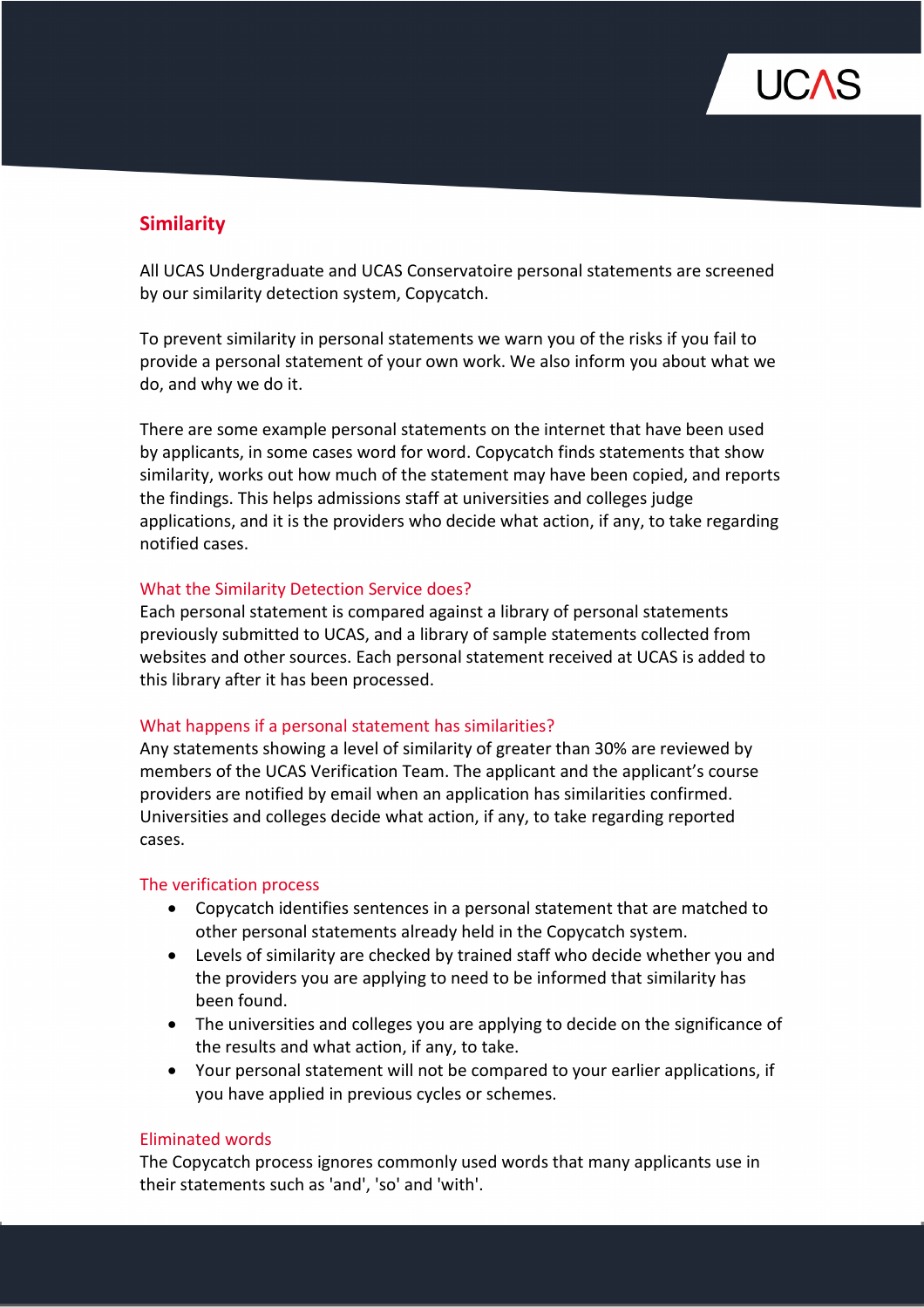Copycatch also ignores a selection of commonly used words and phrases such as 'Duke of Edinburgh' and 'football'.

## Similarity Detection Service report

Copycatch automatically creates a colour-coded transcript showing the areas of similarity.

For those personal statements considered to contain a sufficient degree of similarity to the matched source(s), automatic emails are generated to:

- the applicant referring them to My Application, where they will be able to view a copy of the colour-coded transcript of their personal statement
- $\bullet$  the applicant's choice(s) with a link to the colour-coded transcript

## What the sentence colours mean in the colour-coded transcript

Red is used for the sentences from the most matched statement. Blue is used for the next best match. Pink is used for the third best match. Brown is used for any other matches. Grey is used for sentences for which no match has been found and for very short sentences, which don't get checked.

Words shown in black are words in a potentially copied sentence that are not contained in the library version of that sentence.

Words in black and underlined are words in a potentially copied sentence that are not identical to the library version of the sentence, but are similar.

#### Examples:

I grew up in a city near the sea and have always been fascinated by marine life.

If you had written this sentence and found it shown in red as above when you checked the Similarity Detection Service report, it would mean that it had been exactly matched to a personal statement stored in the Copycatch library.

#### I grew up in a **town** near the sea and have always **found** marine life **fascinating**.

If the sentence you had written was marked in your report like the one above, it would mean that:

- **town** and **found** were not in the matched sentence
- **fascinating** was not found as an exact match but is similar enough to the equivalent word in the matched sentence to be identified by underlining

The blue colour also shows you that the match was found in the second most matched statement.